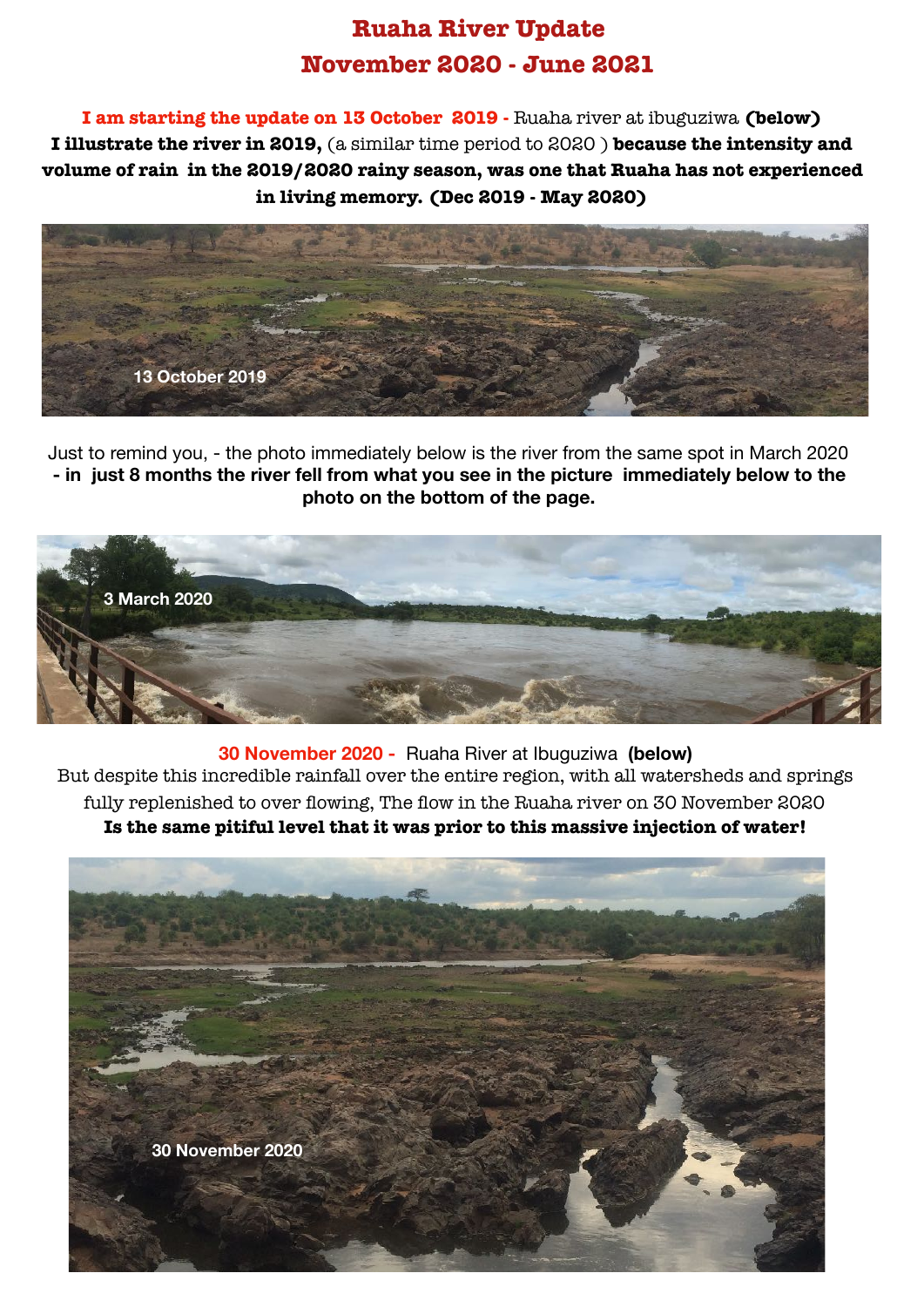### **The update continues with 30th January 2021** -

As you will see from the photo taken in

 **April 2021, rainfall was good in the catchment area,** at this point it was all from local runoff. Later in March the dark, clear water from the Usangu (Ihefu) wetland began to flow too.

The catchment areas were topped up to over flowing again in most areas. But it was not the massive floods of the 2019/2020 season.



**30 January 2021 Ibuguziwa** (photo above) The river was still low but continued to rise until the end of April. It then began to drop daily. The photo below shows the river at its highest level this year. **30th April 2021** (photo below)

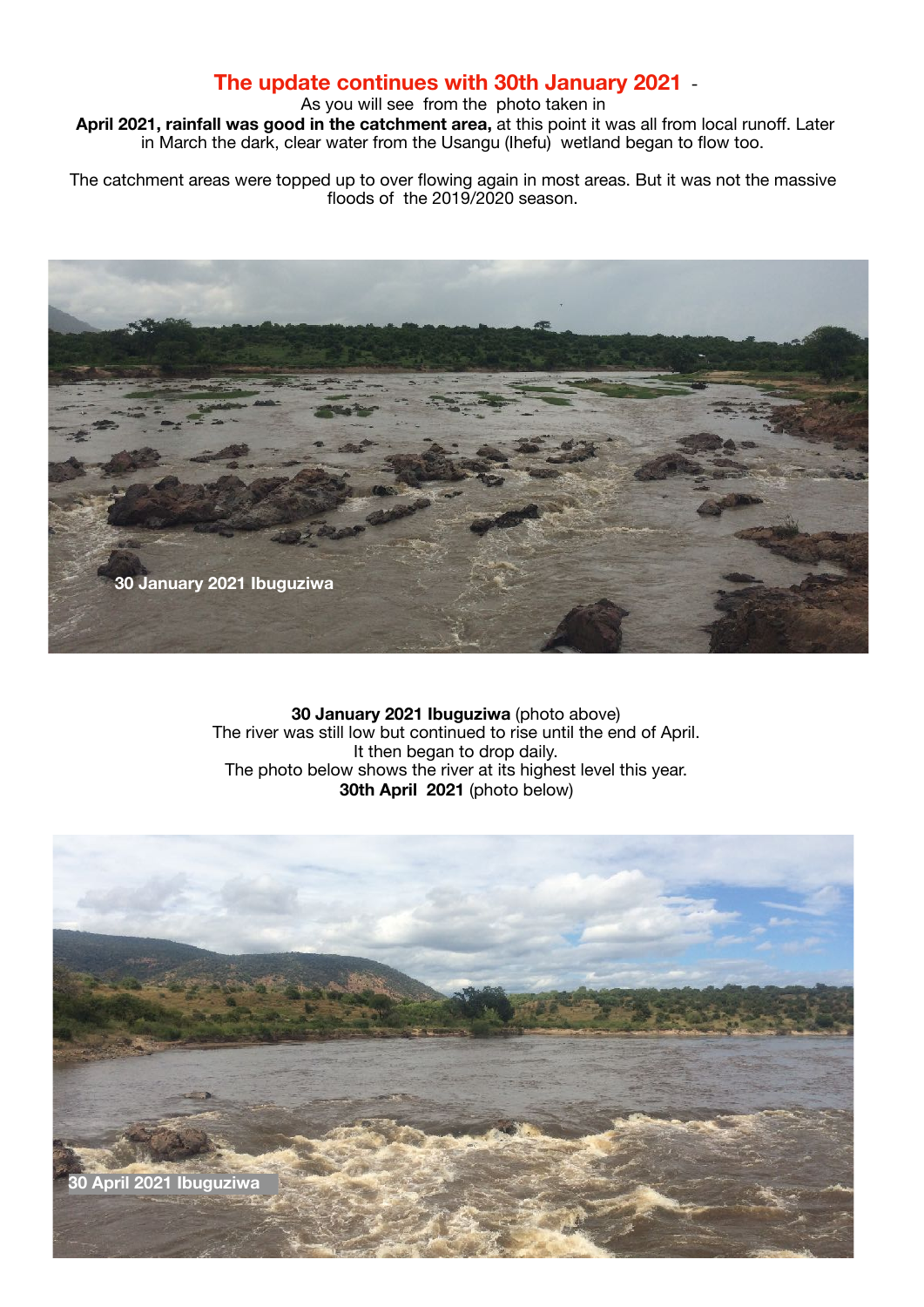# **14 June 2021 - 21 June 2021**



**14 June 2021 Ibuguzia** (above) -

I have placed these two photos together as it is a visual demonstration of how much the river drops in 7 days.

Once the rainfall stops (April/May) there is no direct top up to the GRR from the local rivers within the protected areas in Ruaha National Park and the WMA's.

As a result the water starts to drop fast.

So it is very obvious from this point on, how much water is being abstracted by irrigation up stream on a daily basis.

Its rather alarming to watch the river drop at such speed, literally before your eyes.

**21 June Ibuguziwa** (below)

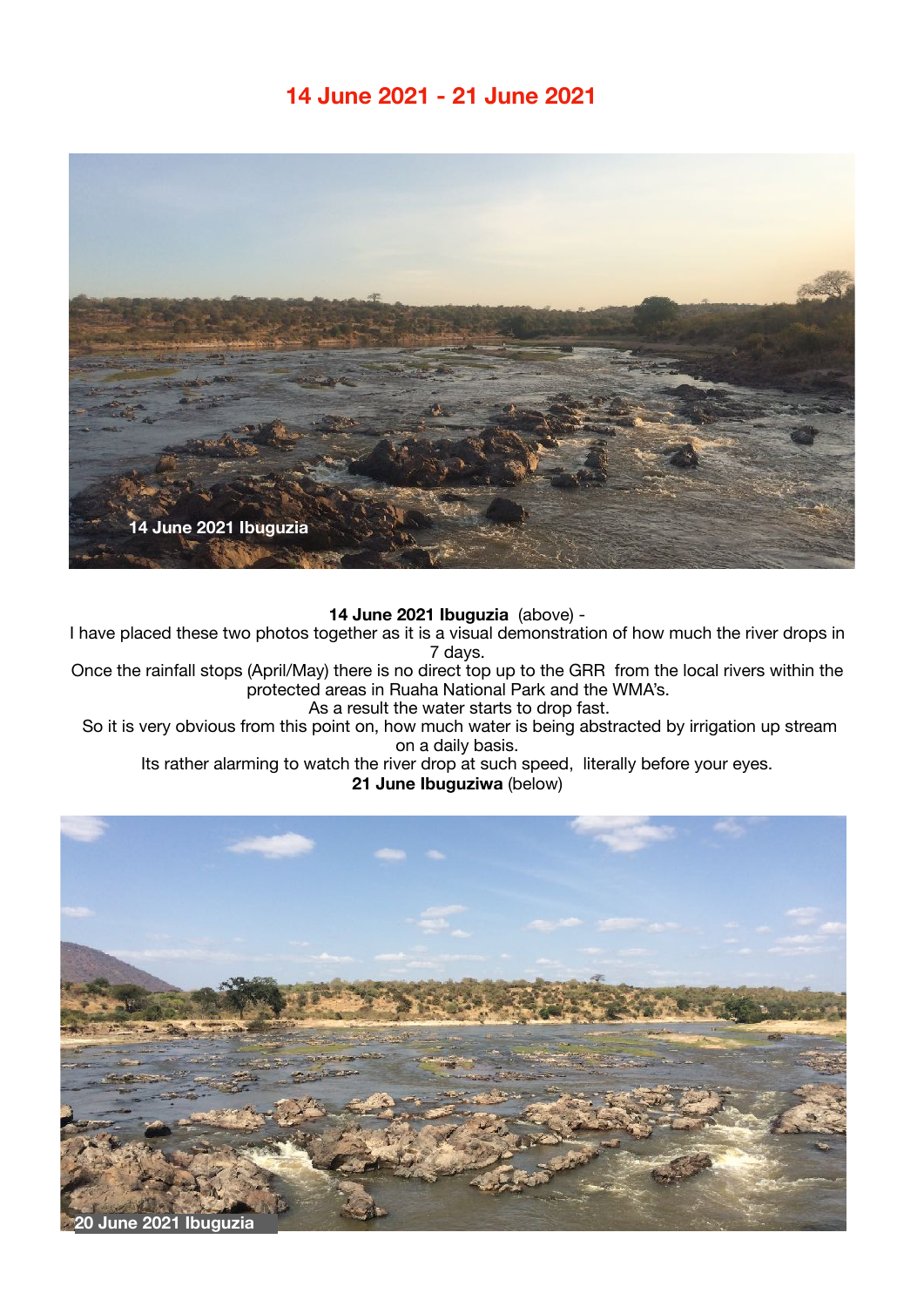#### **SO WHATS GOING ON?**

**Where is all this water going?** 

#### **Is the water being used responsibly? Is it a good idea to use water as though its a throw-away item? Isn't there a better way to share this valuable resource?**

**This is a major river and should nourish everyone along its course of several thousand Kilometres from the mountains in western Tanzania to the communities in the eastern lowlands.** 

> **This dilemma is not unique to the once Great Ruaha River, Country wide, rivers are dying:-**

> > **WATER IS LIFE We cannot exist without water.**

**So why are we not sharing this precious resource?** 

**Tanzania has MORE than enough water to to go around.** 

**WE JUST NEED TO MANAGE IT.** 

**Over abstraction by large mechanised farms and mismanaged water ways by the small holders.** 

**Massive wastage, with water lying idle after harvesting, via evaporation in the major rice farms.** 

**Lack of integrity, in the use of water rights,** 

**Polluted water, from indiscriminate use of chemicals by farming communities, and mining.** 

> **The massive loss of insects due to unnecessary and dangerous use of chemicals, and the poisoning of waterways is criminal. This not only kills insects but all life forms, including humans. For the most part, for humans, these chemicals are slow working poisons, only becoming apparent after several years, when illnesses such as cancer appears.**

**We need to come up with solutions, we need to ACT now.** 

**Insects are the main creatures that maintain the Earths equilibrium. Our planet depends on this unique and complex system to keep us, and all of Earths creatures alive and well. The chaos in the world at present has much to do with irresponsible farming practices, world wide and the loss of natures' natural balances.**